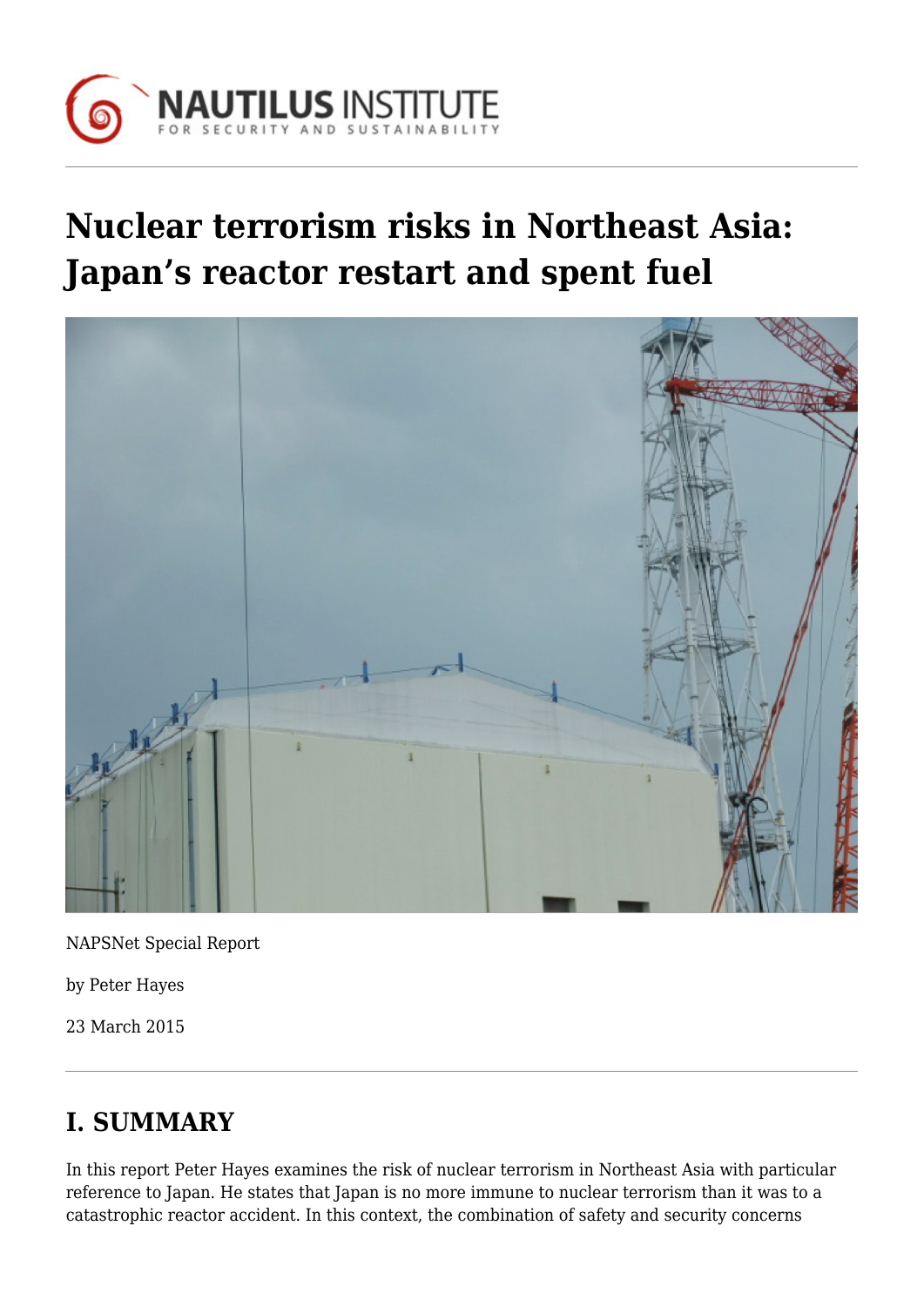represented by spent fuel pools at reactors is a critical variable in the risk profile arising from the threat of nuclear terrorism. Japan's choices have global significance for the threat of nuclear terrorism, and therefore demands serious consideration as part of a national and international riskbenefit assessment of the future evolution of nuclear power.

[Peter Hayes](http://nautilus.org/about/staff/peter-hayes/) is Co-founder and Executive Director of Nautilus Institute for Security and Sustainability; Honorary Professor at the Center for International Security Studies, Sydney University, Australia.

The views expressed in this report do not necessarily reflect the official policy or position of the Nautilus Institute. Readers should note that Nautilus seeks a diversity of views and opinions on significant topics in order to identify common ground.

### **ii. REPORT BY PETER HAYES**

#### **Nuclear Terrorism Risks in Northeast Asia: Japan's Reactor Restart and Spent Fuel**

#### **Introduction**

In the post-Fukushima era, spent fuel management is recognized as a significant contributor to increased risk of nuclear terrorism. In the immediate weeks after the tsunami-earthquake, the situation at the spent fuel pools at Fukushima unit 1 was dire. The pools were damaged by debris from the hydrogen explosion, inaccessible due to intense local radiation from the melted reactor core, and losing coolant, underscored the argument that spent fuel pools are potential sources of radiological risk in themselves. The orthodox definition of nuclear terrorism based on the diversion of fissile material for use in a nuclear or radiological weapon, with similar potential scales of damage to entire cities as releases from a spent fuel pool, is only part of the nuclear risk story. The Fukushima incident conjoined the issue of nuclear terrorism conceived of as diversion and use of fissile material and nuclear weapons/nuclear energy dual-use technology with possible radiological attack via a dirty bomb or attack on nuclear facilities or on radiological materials in transport.

The Japanese authorities themselves recognized this linkage: "The accident revealed the possibility that terrorism at a nuclear facility may have the same serious effects on society [as a natural disaster]."[\[1\]](#page-6-0) Indeed, Japanese nuclear security authorities now recognize not only that nuclear reactors and other nuclear facilities in which nuclear fuel or nuclear fuel materials are stored may be attacked, but that attacks also may target ancillary support systems such as power supply, and reactor core and spent fuel coolant supply, and that terrorists, including insiders, may attack at these points— with potentially the same devastating effect—or worse—than the earthquake and tsunami of March 11, 2011 had on the Fukushima plants.[\[2\]](#page-6-1)

#### <span id="page-1-0"></span>**Post-Fukushima Response**

After Fukushima, the global nuclear security community recognized that spent fuel management practices might be revised to reduce the direct risk of radiological release from spent fuel pools, thereby inadvertently increasing the risk of attack on the spent fuel itself by non-state actors on the one hand, and the risk of diversion of separated plutonium or spent fuel for terrorist purposes on the other. This concern proved valid. In Japan, the focus was correctly on stabilizing the spent fuel pools (completed at Fukushima Daichi Unit 4 only in December 2014) by providing cooling at Fukushima while reviewing the safety of the shutdown reactor fleet, none of which as of time of writing (March 2015).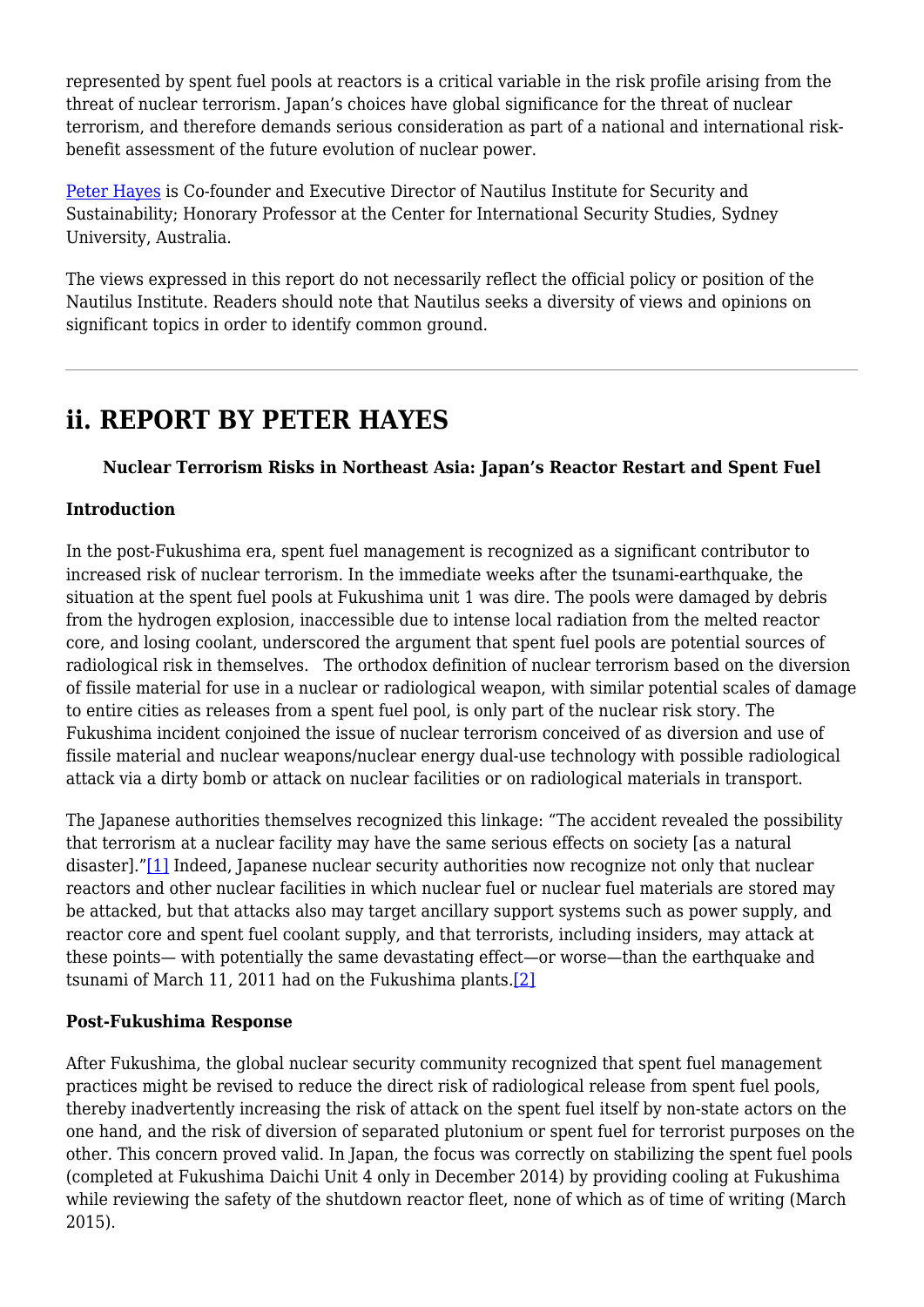<span id="page-2-0"></span>Four years after the accident, about two thirds of the fuel assemblies have been removed from the damaged buildings and placed into dry cask storage on the reactor site[.\[3\]](#page-6-2) The generic issue of spent fuel vulnerability, however, has yet to be addressed in Japan, including the commercial practice of increasing density of spent fuel pools beyond the evaporative cooling capacity of pools suffering from loss of coolant for whatever reason, including non-state attack. The new Nuclear Regulatory Authority views this issue to be a commercial choice made by utilities and has not systematically reviewed the vulnerabilities of pool racking density. There is little evidence that the risk of nuclear terrorism has played a role in these decisions to date.

<span id="page-2-3"></span><span id="page-2-2"></span><span id="page-2-1"></span>Internationally, the US National Academy's *Lessons Learned from the Fukushima Nuclear Accident* study deferred spent fuel issues to 2015;<sup>[4]</sup> the IAEA Fukushima accident study referred to the spent fuel racking density issue but did not investigate it[;\[5\]](#page-6-4) the US-Russian joint study on nuclear terrorism identified the spent fuel density issue but issued no specific recommendation except that it deserved further study;[\[6\]](#page-7-0) and the US Nuclear Regulatory Commission voted to not treat the vulnerability to terrorism as deserving separate analysis and management nor justifying accelerated transfer to dry cask storage—although the then Chair of the Commission Alison MacFarlane voted against this decision.[\[7\]](#page-7-1) Only in China has the nuclear power industry adopted an inherently safe reduced racking density for spent fuel pools, partly in response to Fukushima[.\[8\]](#page-7-2) South Korea and Taiwan, with spent fuel pools already nearly full with dense racking, remain at risk, although South Korea has begun to use dry cask storage at a few reactors. Only utility in Japan has announced quietly that it will use dry cask storage on site (at retired units Hamaoka 1 and 2).

<span id="page-2-5"></span><span id="page-2-4"></span>In Japan, decisions related to spent fuel disposition, including spent fuel pool vulnerability, are stalled due to multiple constraints that work against open enquiry and policy change. First, the underlying cultural foundation of the nuclear power industry in Japan has come unstuck due to the massive, undeniable, and on-going impact on civil society arising from the event itself. But the fundamental political deal between the state, the nuclear utilities, and local host communities known as the "nuclear village" has not been reconstituted or revised since Fukushima. In this political (and economic) arrangement, local communities host nuclear power plants and the nuclear reprocessing sites in return for large subsidies while the government commits to removing the spent fuel to an unspecified interim storage site at an undefined date.

Consequently, local communities exercise significant veto power over spent fuel facility siting decisions, including shifting waste from spent fuel pools to dry cask on-site storage in Japan. Indeed, 69 percent of 155 local prefectures and municipalities located within 30 kilometers of nuclear plants say that local governments should have a say in the startup of nuclear power plants whereas only 9 percent of the 32 leaders of prefectures and municipalities that host nuclear facilities favor such a say. [\[9\]](#page-7-3) Notably, the latter receive large payments from nuclear utilities and are mostly pro-startup as a result. The result is the number of nuclear reactor restarts now hangs in the balance.[\[10\]](#page-7-4) A broad-based civil society network stokes public opinion that is strongly against restarts, and is pitted against the orchestrated pro-restart positions of national politicians.[\[11\]](#page-7-5)

<span id="page-2-8"></span><span id="page-2-7"></span><span id="page-2-6"></span>Second, the nuclear power industry itself is snared in a web of interdependent uncertainties. These include:

- 1. a) How many light water reactors will be restarted and when, and relatedly, will authorities allow reactor operating life to be extended beyond forty years, and will new reactor construction be allowed?
- 2. b) Will reprocessing continue to separate plutonium?
- 3. c) When will the Japanese Mixed Oxide (MOx) fuel fabrication plant be complete?
- 4. d) What level of excess separated plutonium is acceptable domestically and internationally?
- 5. e) Will the breeder reactor be reactivated and if so, for what purpose?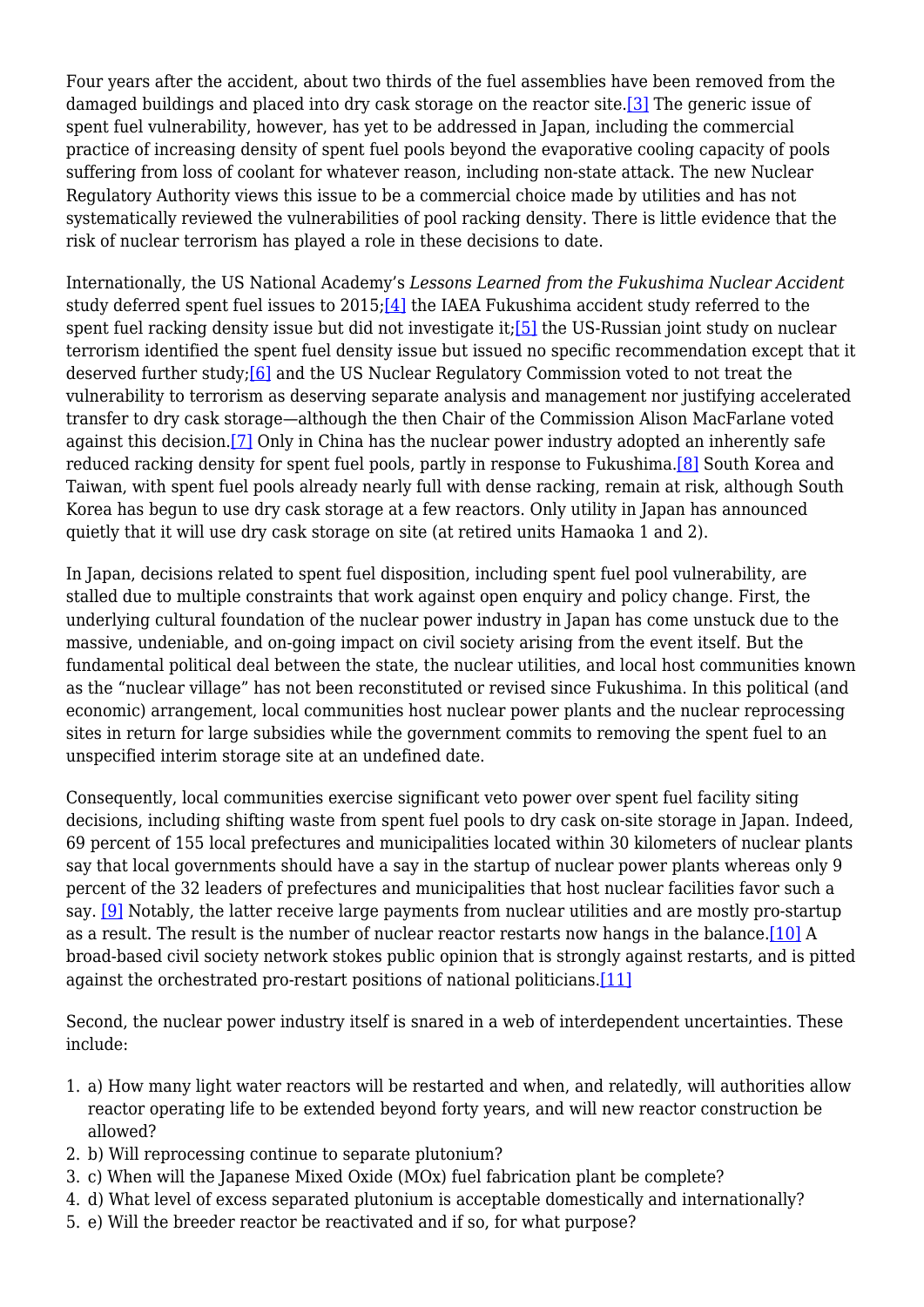- 6. f) Will uranium-235 recovered from spent fuel be recycled (affecting the already dismal economics of Japan's enrichment program); and
- 7. g) Will another massive unanticipated nuclear accident in Japan or elsewhere occur? Even ardent pro-nuclear advocates admit that such an event likely would end the use of nuclear power in Japan[.\[12\]](#page-7-6)

<span id="page-3-0"></span>With such massive uncertainty affecting each of these linked variables, any one of which can serve as a binding constraint on the others, the key actors in the Japanese nuclear power sector are unable to make strategic decisions and as a consequence are in a holding pattern until political waters clarify.

<span id="page-3-1"></span>Consequently, to the outsider, the safety and security of spent fuel pools in Japan remains unsatisfactory. It is even unclear whether the leadership of the Japanese nuclear power sector recognizes that the risk of loss of coolant arising from malevolent attack exists for spent fuel pools[.\[13\]](#page-7-7) However, the choices that Japan makes with regard to light water reactor (LWR) restart, reprocessing, the recycling of plutonium (Pu) through the production and use in LWRs of MOx fuel, the eventual use of fast reactors for actinide disposal, the future development of a plutoniumbreeding fast reactor, and Japan's enrichment activities, are all linked directly to the issue of nuclear terrorism and the risk of diversion of spent fuel and separated plutonium. In turn, choices made in each of these fuel cycle activities will determine how spent fuel is managed in Japan, starting with the management of spent fuel pools.

<span id="page-3-2"></span>The risk of nuclear terrorism in Japan originates directly from the accumulation of large quantities of separated Pu in Japan (Japan also owns a stock of Pu now in storage in Europe) for which nondiversion cannot be assured. Pu stocks are vulnerable in bulk reprocessing and MOx fabrication facilities;[\[14\]](#page-7-8) in the frequent shipments of separated plutonium flowing to and from reprocessing plants, storage sites, fuel fabrication plants, and LWRs and (in the future) to and from fast reactors. Security measures must be adopted for each of these activities to deter and defend against direct attack, at different levels of organization and ferocity on the part of the attacking entity.

Moreover, what Japan does in each of these dimensions sets a precedent for the best—and in some respects, the worst—practice for the rest of the region, with potential follow-on effects in South Korea, Taiwan, and China, as well as in potential importers of Japanese reactors supported by Japanese fuel cycle services as part of the export package. Thus, spent fuel management practices contribute substantially to the risk of terrorist diversion and use or threatened use of fissile materials in nuclear or radiological weapons, *and* also contribute to expanded (or reduced) vulnerability of nuclear fuel cycle facilities to terrorist hostage-taking and/or direct attack. These targets may be attractive in the terrorists' search for a more easily achievable "spectacular" event than the acquisition of a nuclear weapons.

<span id="page-3-6"></span><span id="page-3-5"></span><span id="page-3-4"></span><span id="page-3-3"></span>This risk is not hypothetical in Japan. Not only has Japan been the host for Aum Shinrikyo[,\[15\]](#page-8-0) one of the most notorious and prolonged efforts at terrorist acquisition and use of weapons of mass destruction, including nuclear weapons; but its counter-terrorism and nuclear security culture is weak,[\[16\]](#page-8-1) even in the aftermath of Fukushima. In the view of many experts, including US officials reporting from Japan before and after Fukushima, Japan presents an inviting target for domestic and international terrorists and is poorly prepared to deter, let alone respond, to such an attack[.\[17\]](#page-8-2) Not least, privately-owned facilities normally do not post armed guards in Japan[\[18\],](#page-8-3) nuclear facility staff are not subject to official background "trustworthiness" checks, and security response forces must come from off-site as licensees are not permitted to respond to armed attackers. Even at Fukushima's damaged reactors and perilous situation with spent fuel in unit 1, the site security appeared weak, especially with regard to night time attack from the air (using drones) or from the ocean, even during the daytime.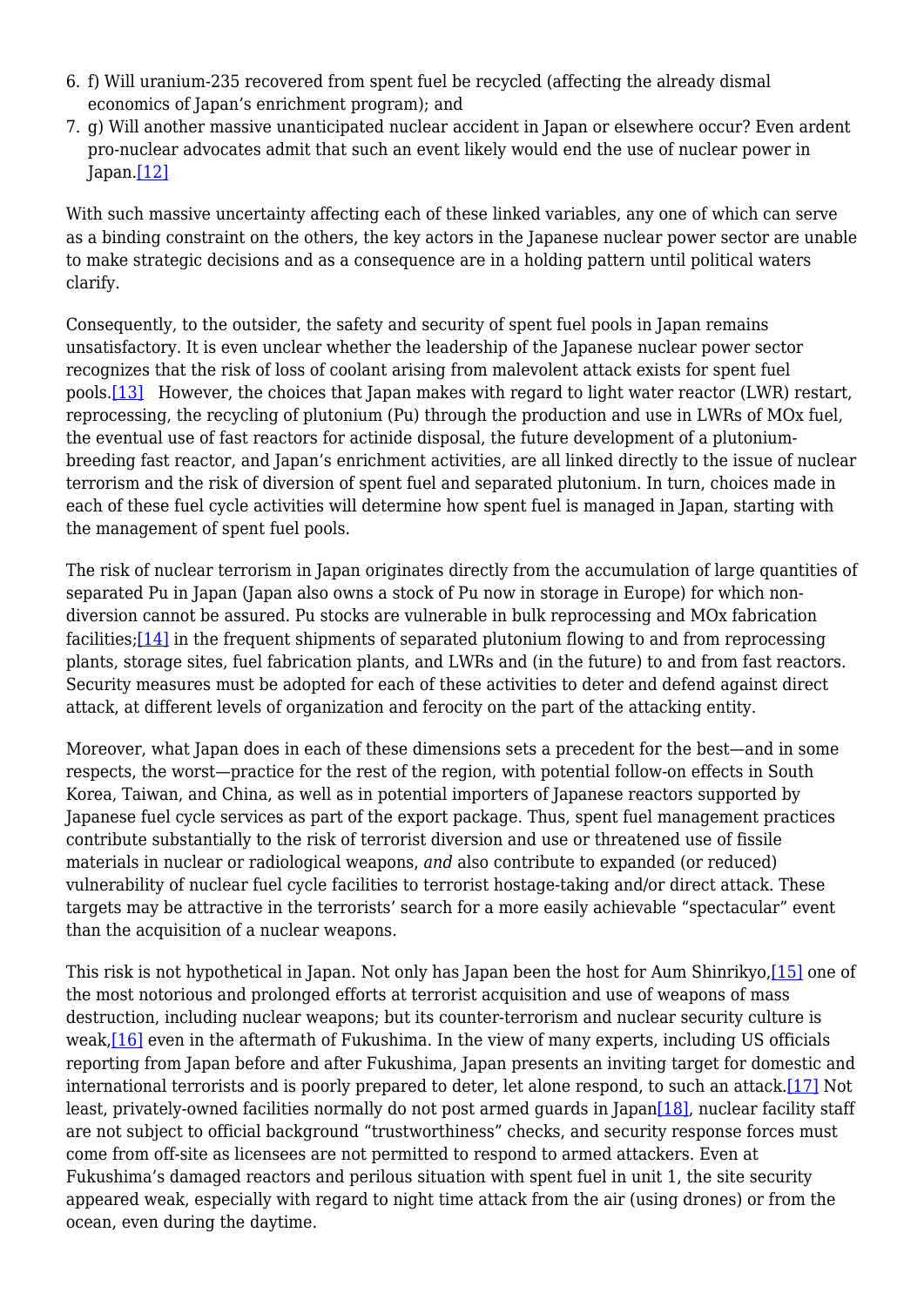#### **Japan's Post-Fukushima Choice**

Due to Fukushima, Japan now must choose to go in one of two directions that are largely exclusive: either towards a reactor restart choice that leads to a **minimalist phase-out of separated plutonium** over time; or towards **a maximalist reliance on separated plutonium over time in a closed fuel cycle**.

The train of logic embodied by a minimum spent fuel arising in a "once-through" fuel cycle in Japan is as follows:

- Slower and fewer reactor restarts eases pressure on almost full spent fuel pools
- Reserve capacity for spent fuel storage is extended by technical measures, or dry cask storage is adopted
- Provides fewer reactors in which to burn plutonium as MOx fuel
- Thereby increasing the life of the existing stock of separated and un-separated plutonium (todav about 10.8 tonnes in Japan itself) into the indefinite future
- Thereby postponing for political and economic reasons the resumption of reprocessing
- Thereby postponing or terminating MOx fuel fabrication and Pu recycling
- Thereby effectively terminating the fast reactor for waste disposal or plutonium breeding.

Should Japan elect to start relatively few reactors, it is unlikely to restart its plutonium fuel cycle, although no-one knows where that threshold lies (some insiders suggest the number might be 25-28 reactors, with all the older plants being retired). The implication for spent fuel pool management following from the minimalist once-through fuel cycle is that *more* spent fuel storage space will be required in the short and interim term; that the local-central consensus and associated set of cultural-political understandings must be renegotiated; and that the side payments to local communities must be recast to facilitate hosting of short-term and interim spent fuel storage, in pools and/or dry cask storage. This alternative trajectory would also minimize the possibility of terrorist diversion of separated plutonium from reprocessing, MOx fuel fabrication, and storage sites and between-site transport. It also minimizes the number and volume of spent fuel short-term storage sites that must be created and that could be attacked directly. If coupled with spent fuel pool de-densification and accelerated on or off-site dry cask storage, it would also minimize Japan's vulnerability to terrorist attack on the spent fuel pools as a form of radiological warfare over the next thirty years.

Should Japan opt to start enough reactors to justify reactivating the plutonium fuel cycle, then the implications for nuclear terrorism would be substantial. The train of logic for maximum spent fuel arising from a closed nuclear fuel cycle is radically different to that for the once-through fuel cycle. In this trajectory, the following would occur:

- Japan starts many more light water reactors, sooner rather than later, and extends reactor lifetimes beyond forty years, and constructs new reactors
- This choice enables far more MOx fuel fabrication and recycling of MOx fuel to these reactors than in the once-through fuel cycle usage; this choice would either slowly reduce or rapidly increase the stockpile of separated plutonium that would be supplemented (if the central state is willing to subsidize heavily the utilities for using MOx fuel) by reprocessing the spent fuel from the operation of the light water reactors
- Thereby generating a new stream of separated and un-separated plutonium in Japan to store and secure, and available for diversion or attack.

Although it does not follow automatically, this vision of the revived closed fuel cycle also implies that: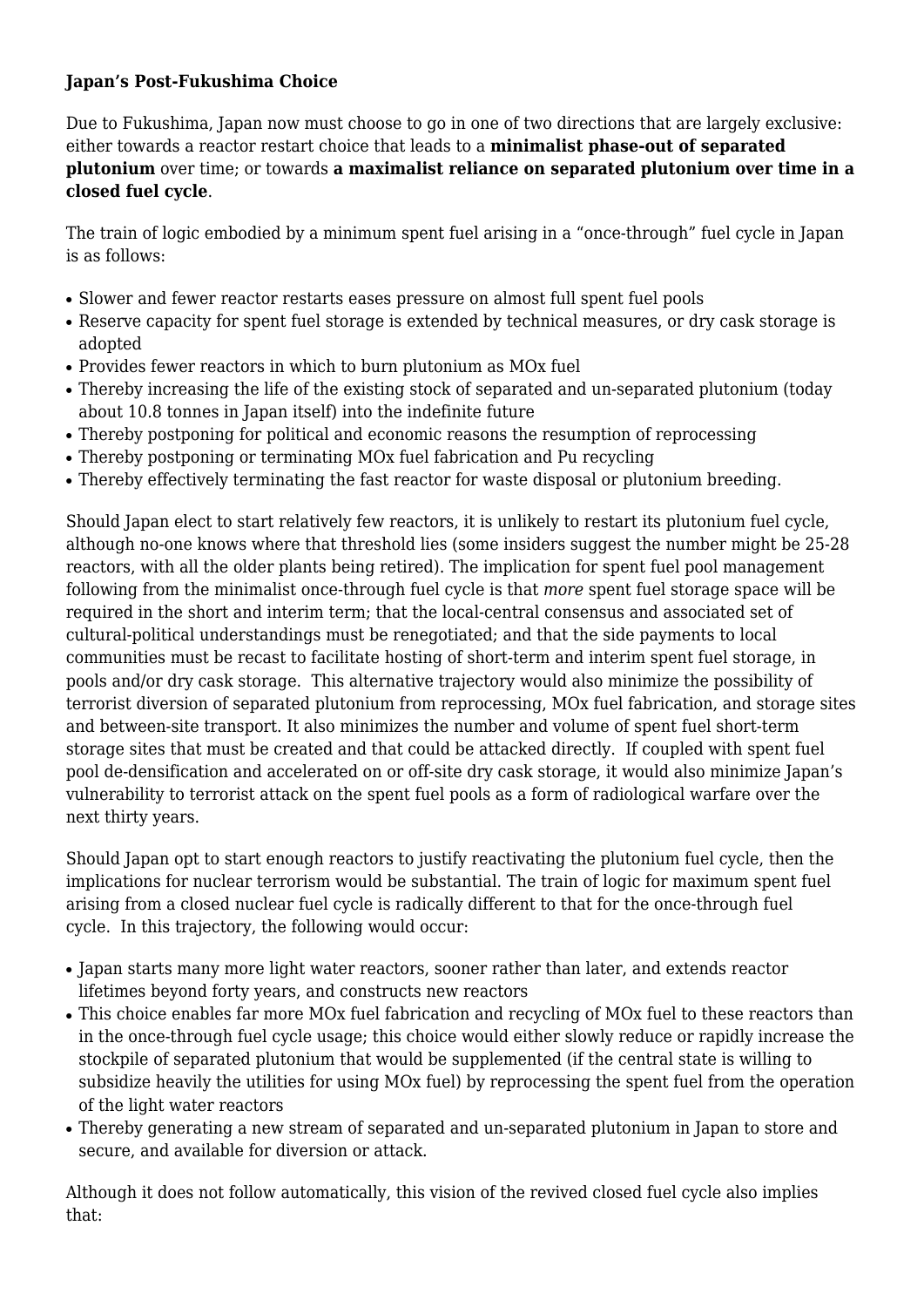- The fast reactor is developed in order to burn actinides to reduce the waste disposal problem (whether it would do so is debatable)
- The fast reactor would be developed to breed plutonium based on the argument that doing so makes Japan more independent from external nuclear fuel supply.

All the steps in this second path which maximizes separated fuel involves more transport, more bulk processing and storage, and creates more opportunity for non-state actors to divert fissile material or to attack directly the spent fuel stocks in pools or other nuclear materials process sites in the envisioned "closed" fuel cycle. In short, this trajectory maximizes the nuclear terrorist threat, directly and indirectly, over the next thirty years, especially when the demonstration effect on other states to follow suit are taken into account. For exactly this reason, the United States has reaffirmed recently that it does not favor MOx use and breeder activity in Japan or elsewhere[.\[19\]](#page-8-4)

<span id="page-5-0"></span>All of these elements are also contested in Japan. Currently, the majority (more than sixty percent) of Japanese adults favor the shutdown of nuclear power, as do many former and current political and business leaders, including two recent prime ministers. Another major nuclear catastrophe anywhere, but especially in Japan, would almost certainly lead to a rapid shutdown of Japan's nuclear power sector—a fear underscored by the October volcanic eruption in Japan[.\[20\]](#page-8-5)

<span id="page-5-2"></span><span id="page-5-1"></span>In this gridlock, decisions about Japan's fuel cycle are made today on largely political grounds. These include the aspirations of some politicians to maintain Japan's nuclear fuel cycle in order to present Japan to its external adversaries as having a "technological deterrent["\[21\]](#page-8-6)—that is, an immediately available nuclear weapons option that is understood to be such (as distinct from a "latent nuclear weapon" by virtue of Japan having requisite industrial capacities for a nuclear weapons program, but also being totally devoid of present or future intention to develop such).

<span id="page-5-3"></span>The post-Fukushima fuel cycle decisions on each of these elements are still made by the "nuclear village" in Japan, consisting of the utilities, the nuclear facility operators, key officials in the industry ministry, and a thin layer of newly established regulatory oversight authorities. Except for reactor restarts,[\[22\]](#page-9-0) local communities still have almost no proactive say in these decisions today. Even the veto over on-site storage by local communities is mostly reactive, not proactive, at this stage. Thus, the issue of the maximalist scaling up of a revived closed fuel cycle in Japan is almost immune to external intervention until the gridlock over restart of the Japan's nuclear fleet is resolved.

#### **Reactor Restart is the Crucial Variable Affecting Nuclear Terrorism Potential**

<span id="page-5-5"></span><span id="page-5-4"></span>*"Except for reactor restarts."* This is the crucial decision step at which the psychological fallout of the Fukushima catastrophe makes it possible for ordinary citizens and local and provincial governments to understand viscerally what is at stake; and where local decisions on nuclear futures have real power to direct government policy. Thus, some courts have ruled in favor of local communities on reactor restarts in Japan[;\[23\]](#page-9-1) and even central government decisions to restart reactors remain subject to local veto.[\[24\]](#page-9-2) However, whether local communities are concerned about this issue—and many are not given the abstruse nature of the issue and the opacity of decisionmaking and regulation of the nuclear security issue in Japan—depends on many factors. Some local governments and provinces that oppose nuclear power do not want to propose a safer spent fuel strategy that might enable nuclear power to continue at lower risk. Others are too implicated and dependent upon nuclear-generated funding from utilities and the central government to open a discussion on spent fuel related risks, including nuclear terrorism.

It is at this interface between local community and government with individual reactor decisions that spent fuel safety and security concerns arising from the threat of terrorist radiological attack are conjoined with the potential diversion of fissile material for nuclear terrorism. If the decisions at the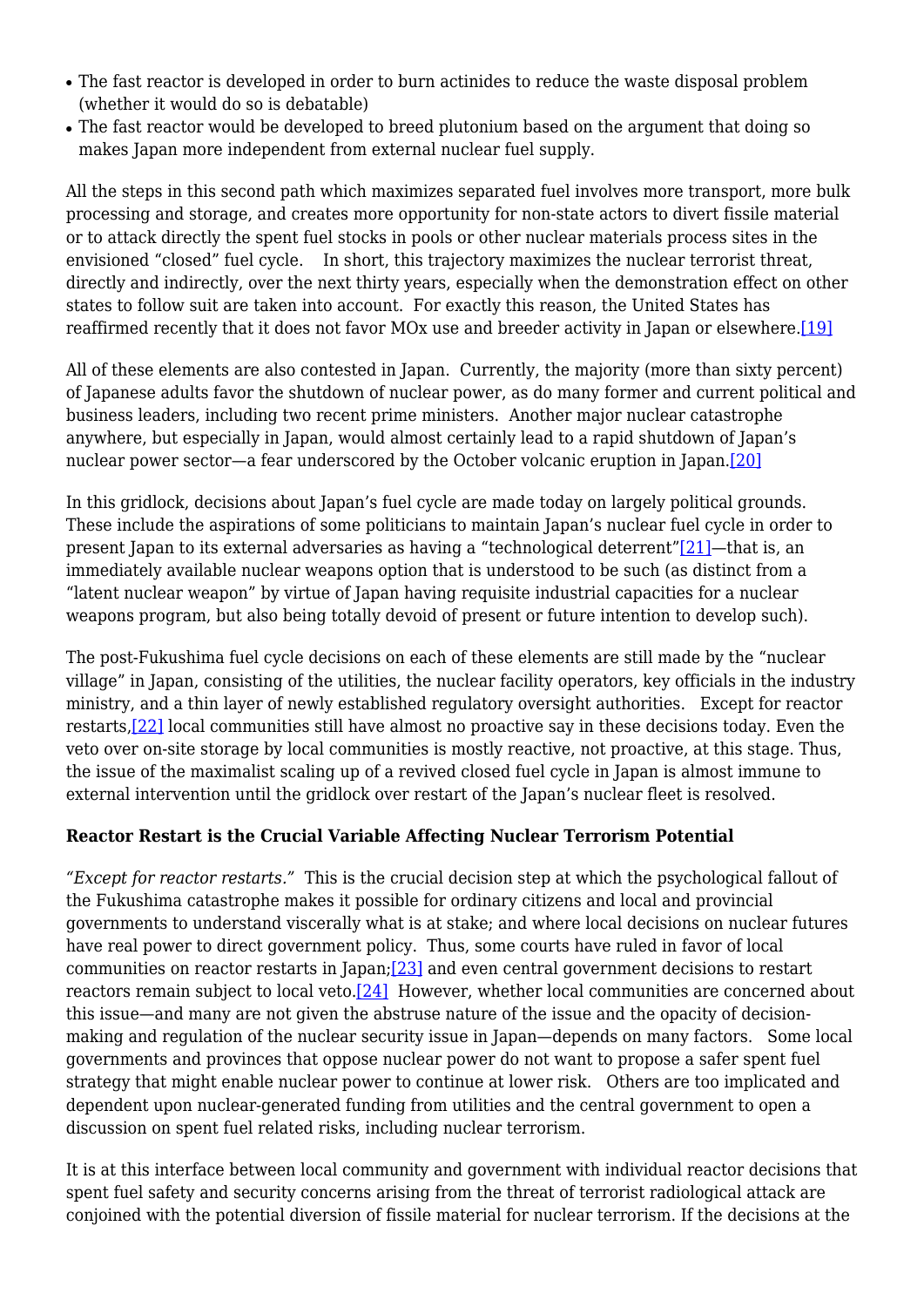local and national levels are to be informed fully, then it is urgent that the risk of nuclear terrorism arising from the post-Fukushima management of spent fuel in Japan and the Northeast Asian region be included in the public discussions. Research is needed badly on the realistic potential for nuclear terrorism in Japan, via terrorist diversion and detonation of a nuclear weapon; or terrorist attack on nuclear facilities to conduct radiological warfare—in particular, spent fuel pools. Relatedly, estimates are needed of the differential quantities of separated plutonium that would be produced in a minimalist once-through nuclear fuel cycle versus a maximalist closed nuclear fuel cycle in Japan and the region, along with the implications of these pathways for the risk of nuclear terrorism.

Japan is no more immune to nuclear terrorism than it was to a catastrophic reactor accident. In this context, the combination of safety and security concerns represented by spent fuel pools at reactors is a critical variable in the risk profile arising from the threat of nuclear terrorism. In turn, how many reactors Japan decides to restart will set it either onto a maximalist closed fuel cycle pathway or onto a minimalist once-through fuel cycle pathway. These pathways present dramatically different opportunities for terrorists to divert fissile material from Japan's fuel cycle facilities for nuclear or radiological weapons for terrorist use or threatened use; or to attack spent fuel pools and other fuel cycle facilities in acts of spectacular radiological warfare.

Japan's choices have global significance for the threat of nuclear terrorism, and therefore demands serious consideration as part of a national and international risk-benefit assessment of the future evolution of nuclear power.

Banner image credit: TEPCO to participants on Fukushima site visit, including the author, September 2014.

# <span id="page-6-0"></span>**iii. References**

[1] Advisory Committee on Nuclear Security, Strengthening of Japan's Nuclear Security Measures, Japan Atomic Energy Commission, March 9, 2012, p. 22, at: <http://www.nsr.go.jp/archive/nc/kettei120309.pdf>

<span id="page-6-1"></span>[\[2\]](#page-1-0) Advisory Committee on Nuclear Security, Strengthening of Japan's Nuclear Security Measures," *op cit*, p. 23.

<span id="page-6-2"></span>[\[3\]](#page-2-0) This task was still underway when the author visited the site in September 2014 and was completed at the most damaged reactor by December 2014. M. Fackler, "Fuel Rods Are Removed From Damaged Fukushima Reactor, *New York Times,* December 20, 2014, at: [http://www.nytimes.com/2014/12/21/world/asia/fuel-rods-are-removed-from-japans-damaged-fukushi](http://www.nytimes.com/2014/12/21/world/asia/fuel-rods-are-removed-from-japans-damaged-fukushima-reactor.html?mabReward=RI:8&action=click&contentCollection=Media®ion=Footer&module=Recommendation&src=recg&pgtype=article) [ma-](http://www.nytimes.com/2014/12/21/world/asia/fuel-rods-are-removed-from-japans-damaged-fukushima-reactor.html?mabReward=RI:8&action=click&contentCollection=Media®ion=Footer&module=Recommendation&src=recg&pgtype=article)

[reactor.html?mabReward=RI%3A8&action=click&contentCollection=Media&region=Footer&modul](http://www.nytimes.com/2014/12/21/world/asia/fuel-rods-are-removed-from-japans-damaged-fukushima-reactor.html?mabReward=RI:8&action=click&contentCollection=Media®ion=Footer&module=Recommendation&src=recg&pgtype=article) [e=Recommendation&src=recg&pgtype=article](http://www.nytimes.com/2014/12/21/world/asia/fuel-rods-are-removed-from-japans-damaged-fukushima-reactor.html?mabReward=RI:8&action=click&contentCollection=Media®ion=Footer&module=Recommendation&src=recg&pgtype=article)

<span id="page-6-4"></span><span id="page-6-3"></span>[\[4\]](#page-2-1) The Congressional tasking: "Re-evaluation of the conclusions from previous NAS studies on safety and security of spent nuclear fuel and high-level radioactive waste storage, particularly with respect to the safety and security of current storage arrangements and alternative arrangements in which the amount of commercial spent fuel stored in pools is reduced" will be conducted in a subsequent report to the National Research Council, *Lessons Learned from the Fukushima Nuclear Accident for Improving Safety of U.S. Nuclear Plants.* Washington, DC: The National Academies Press, 2014, p. S-10.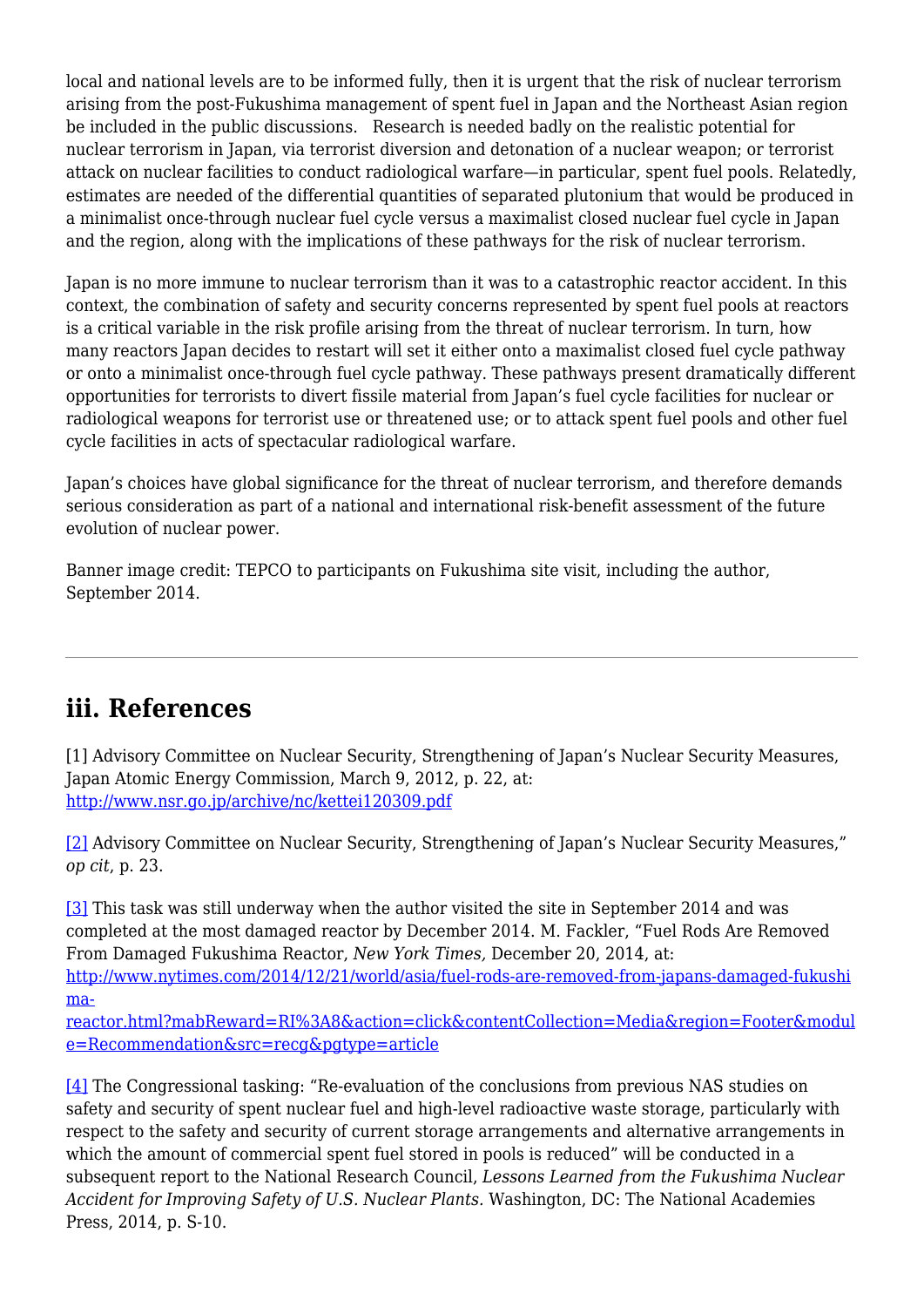[\[5\]](#page-2-2) *"*Analysis of severe accidents in spent fuel pools has not been widely carried out. Studies should be undertaken related to hydrogen production and accumulation in spent fuel pools. *The implications of the increased use of high density spent fuel storage systems should be considered,* and the scope of SAMGs [Severe Accident Management Guidelines] should be expanded to include spent fuel pools." Italics added. *IAEA Report on Reactor and Spent Fuel Safety in the Light of the Accident at the Fukushima Daiichi Nuclear Power Plant,* International Experts Meeting, Vienna, 19–22 MARCH 2012, Organized in connection with the implementation of the IAEA Action Plan on Nuclear Safety, IAEA, Vienna, 2012, pp. 26-27.

<http://www.iaea.org/newscenter/focus/actionplan/reports/spentfuelsafety2012.pdf>

<span id="page-7-0"></span>[\[6\]](#page-2-3) "Overfilled spent fuel pools may also be potential sabotage targets; in some cases, if terrorists managed to drain the cooling water—as occurred without human intervention at Fukushima—a zirconium fire and large-scale dispersal of radioactivity could potentially result." In M. Bunn, K. Valentin, Martin Malin, Y. Morozov, S. Saradzhyan, W. Tobey, V. Yesin, and P. Zolotarev. *Steps to Prevent Nuclear Terrorism*, [Belfer Center for Science and International Affairs, Harvard Kennedy](http://belfercenter.ksg.harvard.edu/index.html) [School](http://belfercenter.ksg.harvard.edu/index.html), October 2, 2013, p. 21, at:

[http://belfercenter.ksg.harvard.edu/publication/23430/steps\\_to\\_prevent\\_nuclear\\_terrorism.html](http://belfercenter.ksg.harvard.edu/publication/23430/steps_to_prevent_nuclear_terrorism.html)

<span id="page-7-1"></span>[\[7\]](#page-2-4) D. Gram, "NRC won't speed up move of spent fuel," *AP Newsbreak*, May 27, 2014, at: <http://bigstory.ap.org/article/apnewsbreak-nrc-wont-speed-move-spent-fuel>

<span id="page-7-2"></span>[\[8\]](#page-2-5) Xuegang Liu, "Spent Nuclear Fuel Management in China", NAPSNet Special Reports, August 05, 2014, <http://nautilus.org/napsnet/napsnet-special-reports/spent-nuclear-fuel-management-in-china/>

<span id="page-7-3"></span>[\[9\]](#page-2-6) "Survey: Nearly half of local government leaders want a say in restarting nuclear reactors," *The Asahi Shimbun,* November 4, 2014, at: [http://ajw.asahi.com/article/behind\\_news/politics/AJ201411040025](http://ajw.asahi.com/article/behind_news/politics/AJ201411040025)

<span id="page-7-4"></span>[\[10\]](#page-2-7) D. Aldrich, J. Platte, "After the Fukushima meltdown, Japan's nuclear restart is stalled," Washington Post, August 15, 2014, at: [http://www.washingtonpost.com/blogs/monkey-cage/wp/2014/08/15/after-the-fukushima-meltdown-ja](http://www.washingtonpost.com/blogs/monkey-cage/wp/2014/08/15/after-the-fukushima-meltdown-japans-nuclear-restart-is-stalled/) [pans-nuclear-restart-is-stalled/](http://www.washingtonpost.com/blogs/monkey-cage/wp/2014/08/15/after-the-fukushima-meltdown-japans-nuclear-restart-is-stalled/)

<span id="page-7-5"></span>[\[11\]](#page-2-8) Naohito Maeda, "COMMENTARY: Now is the time to listen to nuclear pessimists," The Asahi Shimbun, October 12, 2014, at: <http://ajw.asahi.com/article/views/column/AJ201410120009>

<span id="page-7-6"></span>[\[12\]](#page-3-0) Private discussions with Japanese fuel cycle leaders, CSIS workshop, Tokyo, September 19, 2014. Many analysts believe that China is the likely candidate given the rapid growth of nuclear power, widespread corruption in the nuclear and construction sectors, multiple reactor control technologies and reactor systems, poor grid support, etc.

<span id="page-7-7"></span>[\[13\]](#page-3-1) Some Japanese nuclear utility experts argue that Japanese dense racking practice in spent fuel pools precludes meltdown by carefully arranging newly arrived hot fuel assemblies in the racking configuration so as to maintain effective convective cooling absent water coolant. However, advisors to the NRA inform us that there is no evidentiary basis for this position in the regulatory community. This matter is a critical issue that needs urgent investigation.

<span id="page-7-8"></span>[\[14\]](#page-3-2) Today, the IAEA does not claim more than on the order of 1% accuracy in keeping track of the plutonium going through a reprocessing plant. Given this situation, the IAEA relies on containment and surveillance to give itself the extra confidence that no significant diversion has taken place. But, if containment and surveillance fails (that is, a seal is broken or power to a surveillance camera is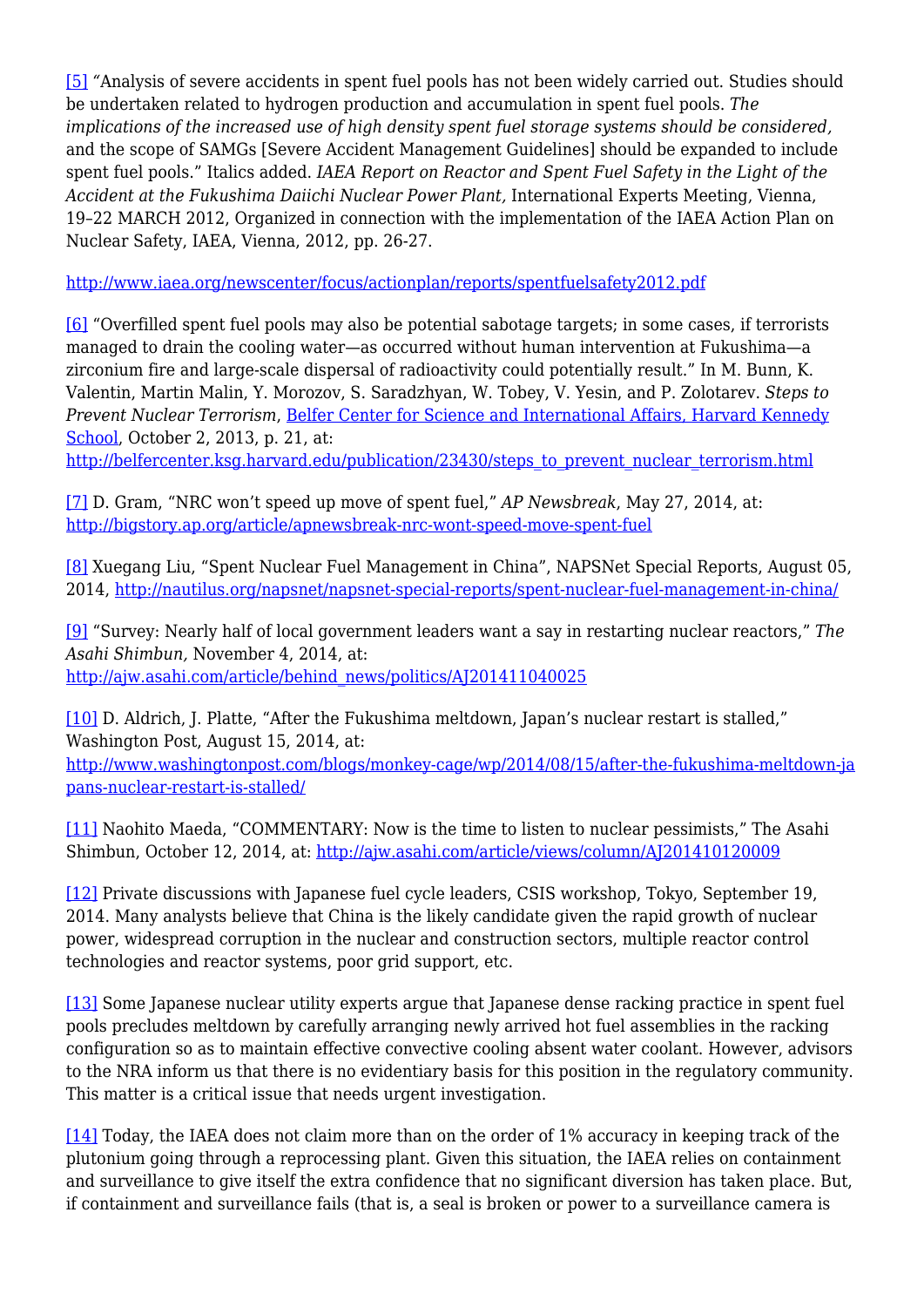lost) there is no way to reconstruct the material flows account to an accuracy of better than about 1 percent. Given the scale of flows at Rakkosho, this could be many significant quantities before detection. See M. Miller, "Are IAEA Safeguards on Plutonium Bulk-Handling Facilities Effective?" Nuclear Control Institute, August 1990, at: <http://www.nci.org/k-m/mmsgrds.htm> and S. Johnson, *[The Safeguards at Reprocessing Plants under a Fissile Material \(Cutoff\) Treaty](http://ipfmlibrary.org/rr06.pdf)*, IPFM Research Report #6, February 2009, at**:**

[http://fissilematerials.org/library/2009/02/the\\_safeguards\\_at\\_reprocessing.html](http://fissilematerials.org/library/2009/02/the_safeguards_at_reprocessing.html)

<span id="page-8-0"></span>[\[15\]](#page-3-3) R. Danzig *et al, um Shinrikyo: Insights Into How Terrorists Develop Biological and Chemical Weapons, Center for a New American Security, 2011, at:* [http://www.cnas.org/media-and-events/cnas-events/aum-shinrikyo-insights-into-how-terrorists-develo](http://www.cnas.org/media-and-events/cnas-events/aum-shinrikyo-insights-into-how-terrorists-develop-biological-and-chemical-weapons#.VGEL2_nF9vA) [p-biological-and-chemical-weapons#.VGEL2\\_nF9vA](http://www.cnas.org/media-and-events/cnas-events/aum-shinrikyo-insights-into-how-terrorists-develop-biological-and-chemical-weapons#.VGEL2_nF9vA)

<span id="page-8-1"></span>[\[16\]](#page-3-4) See: Advisory Committee on Nuclear Security, Strengthening of Japan's Nuclear Security Measures, *op cit*, p. 10.

<span id="page-8-2"></span>[\[17\]](#page-3-5) An excellent account of this state of affairs is summarized in D. Birch, R. Jeffrey Smith, J. Adelstein, "The US struggles to make Japan fear nuclear terrorism. A behind-the-scenes debate over Japan's plans to develop a giant plutonium stockpile reveals big cultural clashes," Center for Public Integrity, March 11, 2014, at:

[http://www.globalpost.com/dispatch/news/regions/asia-pacific/japan/140310/the-us-and-japan-hit-cult](http://www.globalpost.com/dispatch/news/regions/asia-pacific/japan/140310/the-us-and-japan-hit-cultural-snags-debating-privacy/) [ural-snags-debating-privacy/](http://www.globalpost.com/dispatch/news/regions/asia-pacific/japan/140310/the-us-and-japan-hit-cultural-snags-debating-privacy/) See also: "Japan Conducts Nuclear Terrorism Drill at Plant on Sea of Japan Coast," Embassy Cable, January 27, 2006, at:

[http://www.wikileaks.org/plusd/cables/06TOKYO442\\_a.html](http://www.wikileaks.org/plusd/cables/06TOKYO442_a.html) and "Nuclear Terrorism Convention: "Nudge" could help Japan Ratify; Physical Protection Concerns Remain," Embassy cable, February 26, 2007, at: [http://www.wikileaks.org/plusd/cables/07TOKYO805\\_a.html](http://www.wikileaks.org/plusd/cables/07TOKYO805_a.html)

<span id="page-8-3"></span>[\[18\]](#page-3-6) The National Police Agency and prefectural police are assumed to take key roles in armed response activities by the stationed police officers. staffed force and dispatched forces; and the Japan Coast Guard is assumed to take the role in getting hold of terrorists escaping to the sea for backup of the security activities on land. Police stationing at facilities has increased marginally since 2012. Exercises show little work has been done to coordinate and prepare these forces. See "Japan Conducts Nuclear Terrorism Drill," *op cit,* for detail.

<span id="page-8-4"></span>[\[19\]](#page-5-0) J. Tirone ,"U.S. Nuclear Concerns Sidelined by Plutonium Plans," *Bloomberg News*, September 29, 2014

[http://www.bloomberg.com/news/2014-09-29/u-s-nuclear-concerns-sidelined-by-plutonium-plans-at-ia](http://www.bloomberg.com/news/2014-09-29/u-s-nuclear-concerns-sidelined-by-plutonium-plans-at-iaea.html) [ea.html](http://www.bloomberg.com/news/2014-09-29/u-s-nuclear-concerns-sidelined-by-plutonium-plans-at-iaea.html)

<span id="page-8-5"></span>[\[20\]](#page-5-1) Jacob Adelman, Masumi Suga, "Volcanoes May Be Next Hurdle for Nuclear Restarts in Japan," Bloomberg News, September 29, 2014

[http://www.bloomberg.com/news/2014-09-29/volcanoes-may-be-next-obstacle-for-japan-s-atomic-pow](http://www.bloomberg.com/news/2014-09-29/volcanoes-may-be-next-obstacle-for-japan-s-atomic-power-industry.html) [er-industry.html](http://www.bloomberg.com/news/2014-09-29/volcanoes-may-be-next-obstacle-for-japan-s-atomic-power-industry.html)

<span id="page-8-6"></span>[\[21\]](#page-5-2) "Technological deterrent" may refer to either technical skills or technological hardware needed to make a nuclear weapon. A senior LDP politician, Shigeru Ishida , who stated in an interview with Masakatsu Ota on October 25, 2011 in *Shinano Mainichi Shinbun* newspaper: "We should keep nuclear fuel cycle, which is backed by enrichment and reprocessing, cycling" in order to maintain "technical deterrence."" In Ota's view, Ishida meant both in this interview. Personal communication,